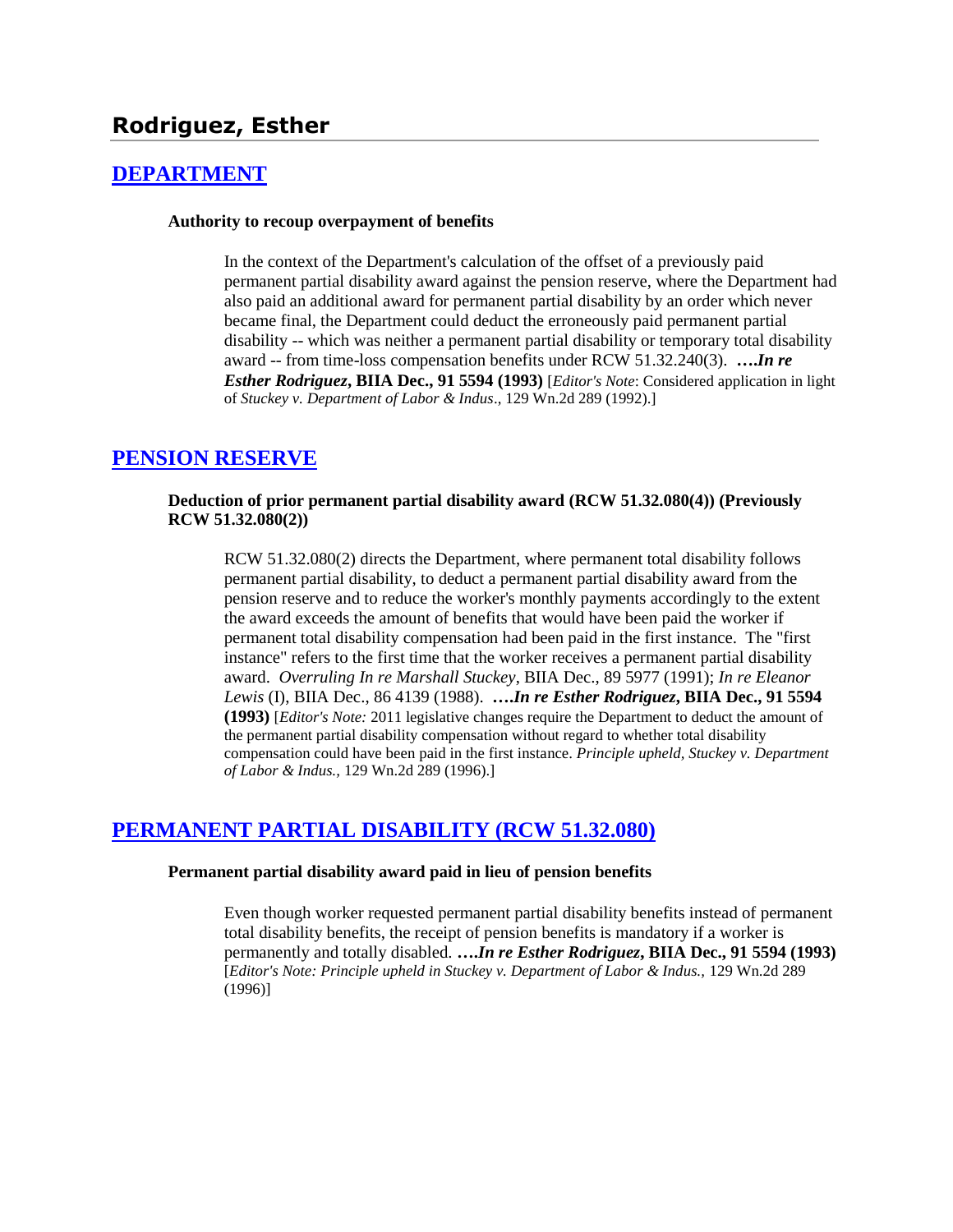Scroll down for order.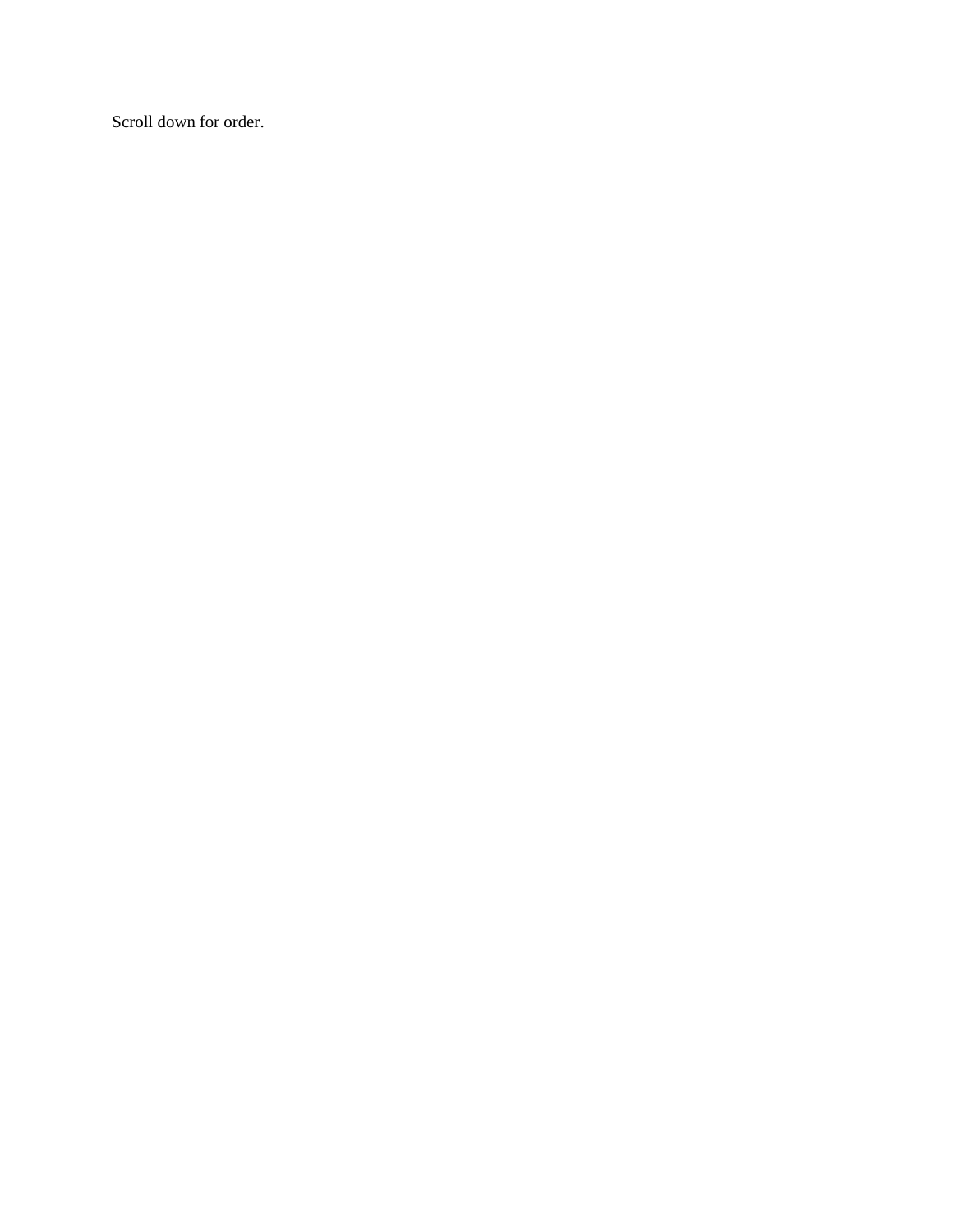# **BEFORE THE BOARD OF INDUSTRIAL INSURANCE APPEALS STATE OF WASHINGTON**

**)**

**IN RE: ESTHER I. RODRIGUEZ ) DOCKET NO. 91 5594**

**CLAIM NO. H-819863 ) DECISION AND ORDER**

APPEARANCES:

Claimant, Esther I. Rodriguez, by Casey & Casey, P.S., per Carol L. Casey and Gerald L. Casey, Attorneys

Employer, Conifer Realty, Inc., by None

Department of Labor and Industries, by Office of the Attorney General, per Aaron K. Owada and John R. Christensen, Assistants

This is an appeal filed by the claimant, Esther I. Rodriguez, on November 1, 1991 from an order of the Department of Labor and Industries dated October 18, 1991 which terminated time loss compensation benefits effective November 28, 1991 and determined that Ms. Rodriguez was totally and permanently disabled and awarded her benefits therefor, effective November 29, 1991. The order also determined that a permanent partial disability award in the sum of \$3,592.24, including interest, would be charged against the pension reserve and the monthly payments would be reduced. Additionally, the order determined that because Ms. Rodriguez was totally permanently disabled and not permanently partially disabled, the permanent partial disability award, plus interest, in the amount of \$2,250.00 was considered an overpayment and would be deducted from the monthly benefits until the amount was paid in full. The order also determined that medical treatment would not be covered after the effective date of total permanent disability. **REVERSED AND REMANDED**.

Pursuant to RCW 51.52.104 and RCW 51.52.106, this matter is before the Board for review and decision on a timely Petition for Review filed by the Department of Labor and Industries to a Proposed Decision and Order issued on February 11, 1993 in which the order of the Department dated October 18, 1991 was reversed and the matter was remanded to the Department to issue an order finding Ms. Rodriguez to be a permanently totally disabled worker as of October 18, 1991 and recalculating the pension reserve and monthly pension payments without any deduction for any permanent partial disability awards and pay Ms. Rodriguez any amounts deducted from the monthly pension payments.

1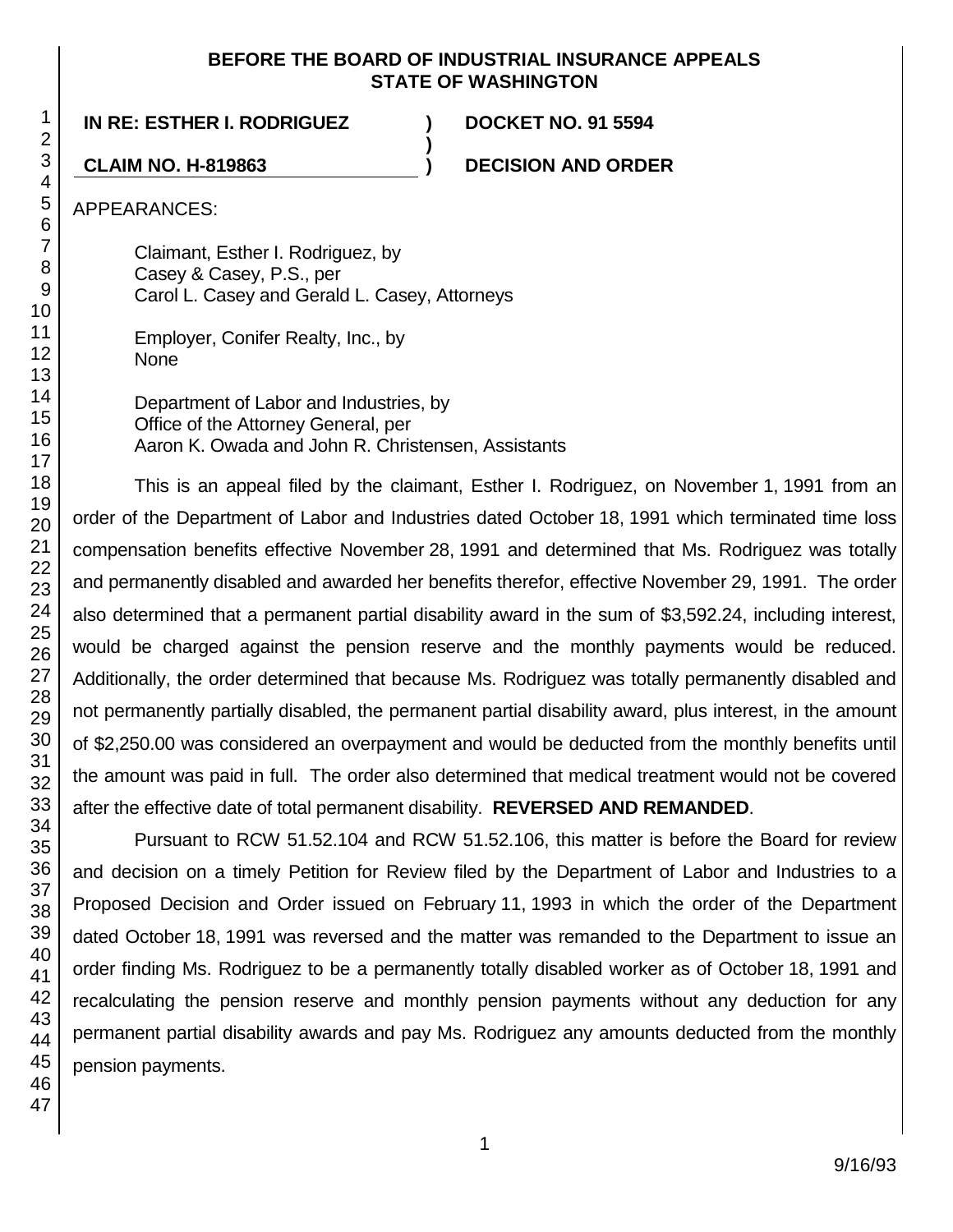The Board has reviewed the evidentiary rulings in the record of proceedings and finds that no prejudicial error was committed and said rulings are hereby affirmed.

## **DECISION**

Esther Rodriguez was injured on December 22, 1980 in the course of her employment. Ms. Rodriguez does not challenge the portion of the Department order under appeal which determined that she is a permanently totally disabled worker. Ms. Rodriguez does first argue, however, that she has the option of receiving permanent partial disability benefits in lieu of pension benefits.

Dr. John Richardson, Ms. Rodriguez's treating neurologist, testified that she sustained a permanent partial disability equal to Category 4 of cervical and cervico-dorsal impairments and a permanent partial disability equal to Category 2 of lumbar and lumbosacral impairment as a result of the December 22, 1980 industrial injury. However, Dr. Richardson also testified that Ms. Rodriguez was permanently totally disabled as a result of the industrial injury as of October 18, 1991.

Ms. Rodriguez's desire to receive permanent partial disability benefits in lieu of permanent total disability benefits, is somewhat novel. Our review of the Industrial Insurance Act leads us to conclude the compensation for permanent total disability, as provided under RCW 51.32.060, is mandatory. RCW 51.32.060(1) provides, in part: "When the supervisor of industrial insurance shall determine that permanent total disability results from the injury, the worker shall receive monthly, during the period of such disability: . . . ." (Emphasis added). The balance of this statute sets forth the various methods to compute the monthly compensation payable when permanent total disability has been determined. The only reference in the Act which would indicate an alternate form of compensation when permanent total disability has been established is found in RCW 51.32.130. This section provides for a lump-sum payment in cases of death or permanent total disability. This conversion from the monthly compensation amount to a lump-sum payment rests in the discretion of the Department.

We can find no authority for a worker to request payment of a permanent partial disability award when permanent total disability has been determined by the Department and is not challenged by the worker. Ms. Rodriguez concedes she is permanently totally disabled as a result of the industrial injury. Additionally, the evidence presented in the record before us is persuasive and unrebutted that she is permanently and totally disabled. Hence, as long as Ms. Rodriguez continues in the status of a permanently totally disabled worker, she should receive the compensation authorized by the Act.

The remaining issues in this appeal relate to: (1) the Department's calculation of the deduction, due to a previously paid permanent partial disability award plus interest, from the pension reserve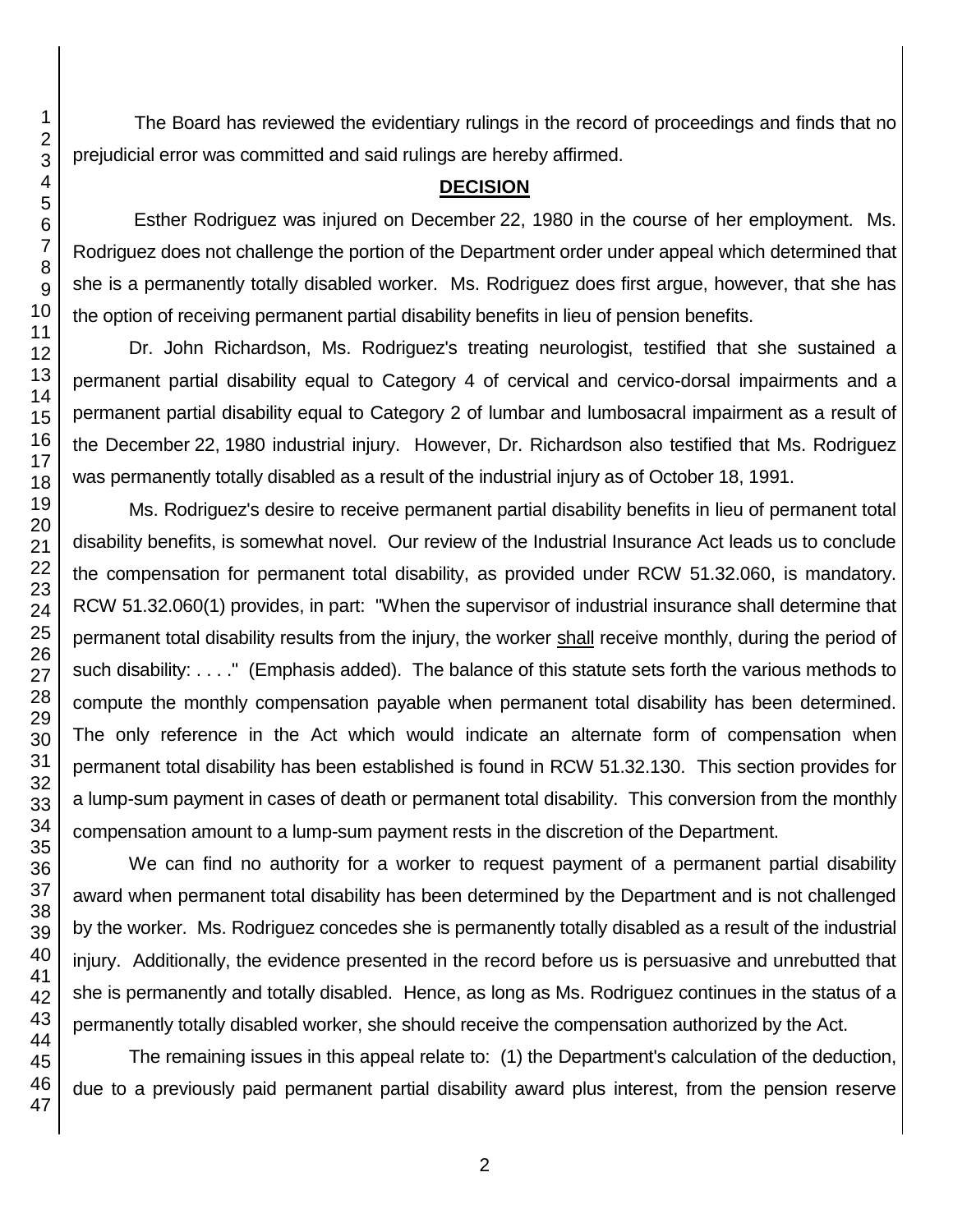pursuant to RCW 51.32.080(2); and (2) the Department's deduction of a later erroneously paid permanent partial disability award from the monthly pension benefits as an overpayment of pension benefits pursuant to RCW 51.32.240(3).

In order to fully understand the impact of the Department's order, it is necessary to briefly review the actions of the Department in this case. This claim was originally allowed for an industrial injury of December 22, 1980. The claim was closed on May 25, 1982 with a permanent partial disability award equal to 10% of total bodily impairment for a cervical impairment. This closing order became final.

On April 15, 1983, Ms. Rodriguez filed an application to reopen her claim for a worsening of her condition related to the original injury of December 22, 1980. The claim was reopened by Department order dated April 22, 1983. The effective date of reopening was March 23, 1983.

The claim remained open until May 5, 1986 when the Department issued an order attempting to close the claim with a permanent partial disability award equal to 10% of total bodily impairment for cervical condition, over and above a pre-existing 10%, and a permanent partial disability award equal to 5% of total bodily impairment for lumbar impairment paid at 75% of the monetary value. This order was protested by the claimant on May 14, 1986.

The Department order of May 5, 1986, which paid the permanent partial disability award, never became a final order of the Department. Following the protest the Department ultimately ordered the claim to remain open. By doing so, the Department determined that Ms. Rodriguez's condition was not fixed and stable and ordered further medical treatment and time loss compensation. Eventually, the Department issued the October 18, 1991 order under appeal which closed the claim with a determination that Ms. Rodriguez was permanently totally disabled.

In calculating the benefits for permanent total disability to be paid Ms. Rodriguez, the Department is required to consider the requirements of RCW 51.32.080(2), which provide:

> That in case permanent partial disability compensation is followed by permanent total disability compensation, any portion of the permanent partial disability compensation which exceeds the amount that would have been paid the injured worker if permanent total disability compensation had been paid in the first instance, shall be deducted from the pension reserve of such injured worker and his or her monthly compensation payment shall be reduced accordingly.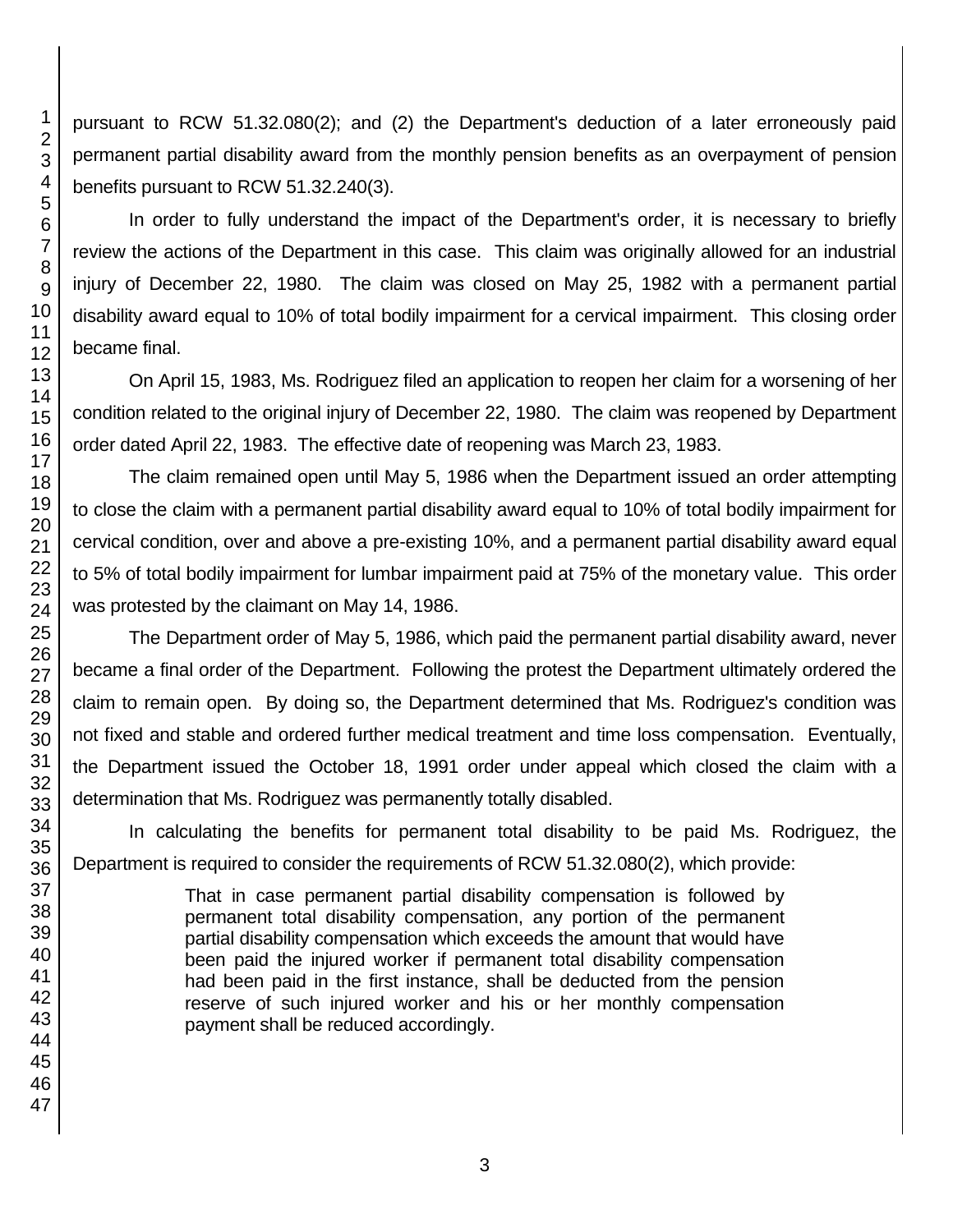This section provides a method for the Department to account for previously paid permanent partial disability awards when the worker is ultimately determined to be permanently and totally disabled.

In other words, if the Department pays a permanent partial disability award and later it is determined<sup>1</sup> that the injured worker was entitled to permanent total disability benefits, the Department must arrange for the payment of monetary sums in such a way that the worker will not receive more than the maximum amount he or she would be authorized. We believe RCW 51.32.080(2) intends the worker to receive only the benefits due, and not a "windfall" or a double recovery in the form of a permanent partial disability benefit which would have been in addition to the benefits that should be paid for permanent total disability. In order to avoid this, RCW 51.32.080(2) provides an accounting procedure for the Department to compare the permanent partial disability award with pension payments, and to the extent that any permanent partial disability that would have been payable from the date of the permanent partial disability award exceeds the pension entitlement, the excess must be deducted from the pension reserve. This could have the effect of somewhat reducing the monthly pension payments.

The operative portion of RCW 51.32.080(2) is the phrase "first instance". This phrase is potentially subject to some confusion. For example, it could refer to the first time an injured worker was determined to be permanently totally disabled. If this were the case our decision in this appeal would be substantially different. We believe, however, that "first instance" refers to the first time an injured worker receives a permanent partial disability award. This is consistent not only with the apparent legislative purpose of RCW 51.32.080(2) and our own previous decisions, but also consistent with the decisions of the courts of this state.

Prior to 1949, prior final awards of permanent partial disability were not deductible from the pension reserve. With the passage of RCW 51.32.080(2), the Legislature acted to change that.

> A worker who becomes permanently partially disabled as a result of a work related injury is entitled to a lump sum payment for the disability according to a schedule set forth in RCW 51.32.080. A worker who becomes permanently totally disabled as a result of a work related injury is entitled to a monthly pension, the amount of which is determined according to RCW 51.32.060. If a worker is permanently partially disabled and received a lump sum award for that injury, then later becomes permanently totally disabled, the monthly disability pension to which that worker is entitled as compensation for the total disability will be reduced to

l <sup>1</sup>This determination may be made by the Department following a protest or reassumption, or by this Board or by an order of Superior Court following an appeal of a Department order.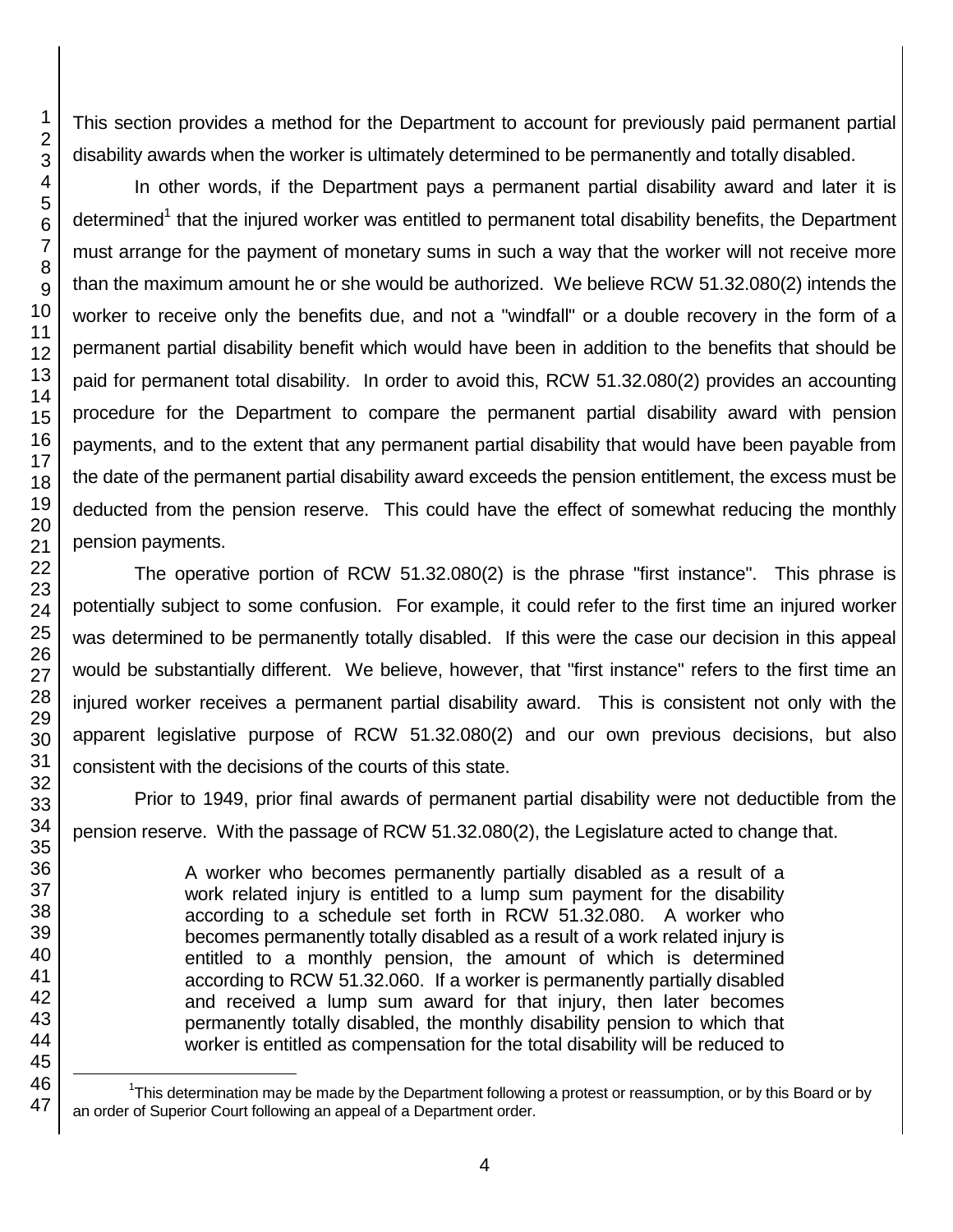reflect the lump sum payment already received for the permanent partial disability. RCW 51.32.080(2).

Labor and Industries v. Auman, 110 Wn.2d 917 at 919, 756 P.2d 1311 (1988). Indeed, the previous lump sum permanent partial disability award could be construed as an advance on the permanent total disability benefit. Trayle v. Dep't of Labor & Indus., 70 Wn.2d 141, 422 P.2d 520 (1967).

Roger Bryant, pension adjudicator for the Department of Labor and Industries, testified regarding the computations set forth in the Department's order of October 18, 1991. Mr. Bryant testified that the permanent partial disability award ordered on May 25, 1982 was in the sum of \$6,000.00. Additionally, there was \$93.58 paid in interest on that award. In attempting to account for this previously paid permanent partial disability award under the provisions of RCW 51.32.080(2), the Department calculated permanent total disability benefits payable between May 25, 1982 and March 23, 1983. This amounted to the sum of \$2,501.34. The Department used the date of "first instance" under the statute as the date of the order first awarding permanent partial disability or May 25, 1982. The "final" date for the period to determine the permanent total disability benefits payable was March 23, 1983 the effective date of the reopening of the claim following the application to reopen which was filed by the claimant on April 15, 1983. The Department then subtracted the permanent total disability benefits due and payable between May 25, 1982 and March 23, 1983 in the sum of \$2,501.34 from the permanent partial disability award plus interest of \$6,093.58. This resulted in the sum of \$3,592.24 which the Department deducted from the pension reserve and reduced the monthly payments accordingly pursuant to its interpretation of RCW 51.32.080(2).

Mr. Bryant also testified regarding the Department's calculation of the second permanent partial disability award which was paid on May 5, 1986. This permanent partial disability award amounted to \$2,250.00. Mr. Bryant testified that since a protest was filed to the order which awarded the permanent partial disability award and the claim was ordered to remain open following that protest, the order paying the permanent partial disability award never became final. The Department determined that since the order awarding the permanent partial disability had not become final the provisions of RCW 51.32.080(2) did not apply. Instead, the Department chose to offset the permanent partial disability award in the amount of \$2,250.00 from monthly pension benefits. The Department made this offset pursuant to the provisions of RCW 51.32.240(3).

RCW 51.32.240(3) provides that: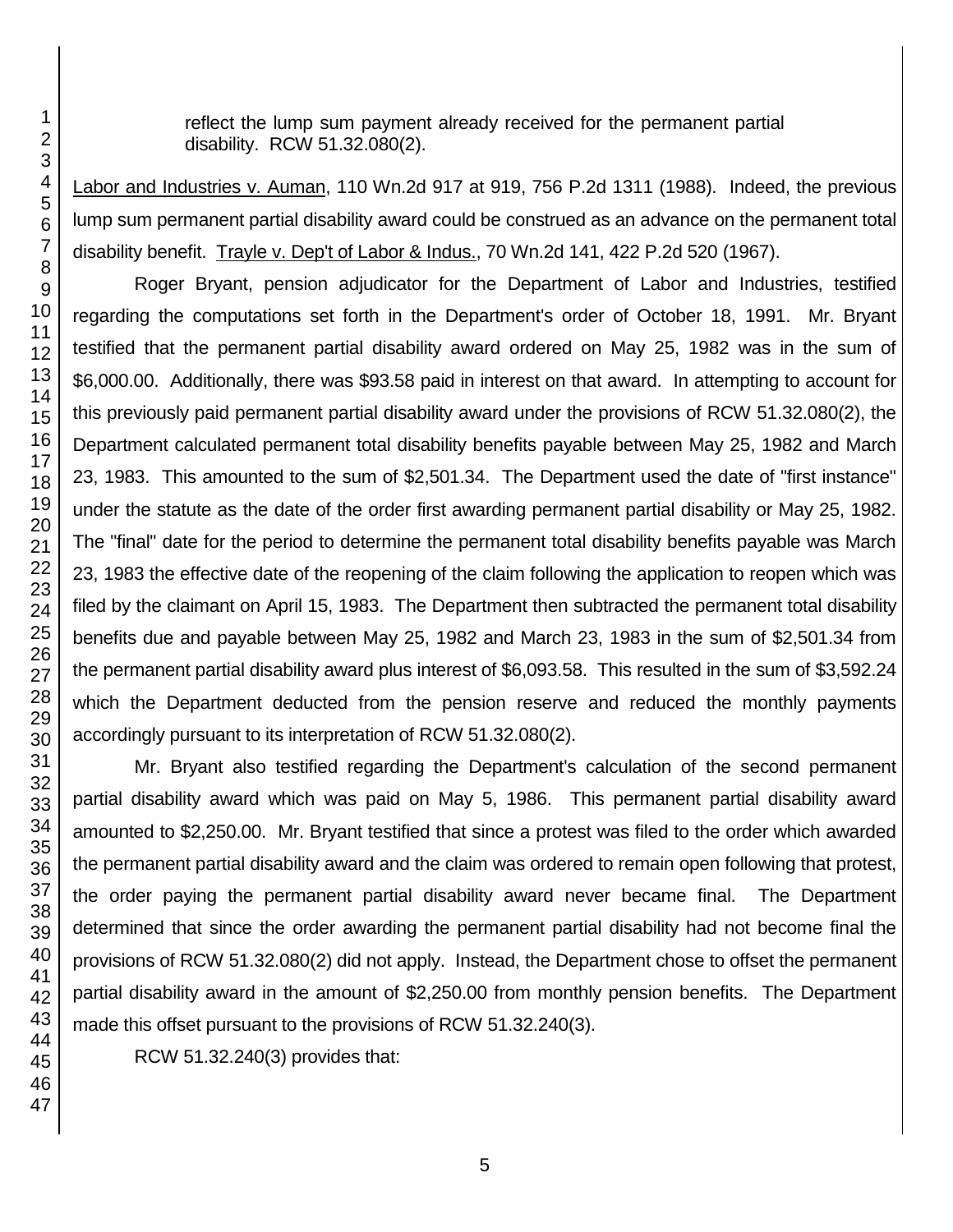Whenever any payment of benefits under this title has been made pursuant to an adjudication by the department or by order of the board or any court and timely appeal therefrom has been made where the final decision is that any such payment was made pursuant to an erroneous adjudication, the recipient thereof shall repay it and recoupment may be made from any future payments due to the recipient on any claim with the state fund or self-insurer, as the case may be. The director, pursuant to rules adopted in accordance with the procedures provided in the administrative procedure act, chapter 34.05 RCW, may exercise his discretion to waive, in whole or in part, the amount of any such payments where the recovery would be against equity and good conscience.

The Department argues that RCW 51.32.240(3) is applicable in this situation since the order paying the final permanent partial disability award of \$2,250.00 never became final and was an "erroneous adjudication."

The Department believes its order issued on October 18, 1991 correctly applies the provisions of RCW 51.32.080(2) and 51.32.240(3) to account for and recover the previously paid permanent partial disability awards in this case. Ms. Rodriguez contends that the Department has incorrectly applied RCW 51.32.080(2). She believes that there should be no deduction for a previously paid permanent partial disability award from the pension reserve. Additionally, Ms. Rodriguez believes that any attempt by the Department to apply RCW 51.32.240(3) is misplaced and that the Department may not recover any previously paid permanent partial disability award by offsetting current or future pension payments.

We agree with the Department that in following RCW 51.32.080(2), the date of "first instance" is the date of the first award of permanent partial disability and we have so held in a long line of cases. In re John Jensen, BIIA Dec., 32,619 (1970); In re Wade Chriswell, BIIA Dec., 43,742 (1974); In re Eleanor Lewis, BIIA Dec., 86 4139 (1988); In re Dominga Rodriguez, BIIA Dec., 86 4340 (1988). We note that both Eleanor Lewis and Dominga Rodriguez were unanimous decisions of this Board.

We disagree, however, with the Department's inclusion of interest with the permanent partial disability when calculating the difference between these sums and the pension payments. We do not believe RCW 51.32.080(2) contemplates the inclusion of interest paid on permanent partial disability awards. We hold that RCW 51.32.080(2) (which specifically refers only to permanent partial disability compensation) does not include interest paid on the permanent partial disability award. To the extent that any of our prior decisions may be inconsistent with this opinion, they are overruled.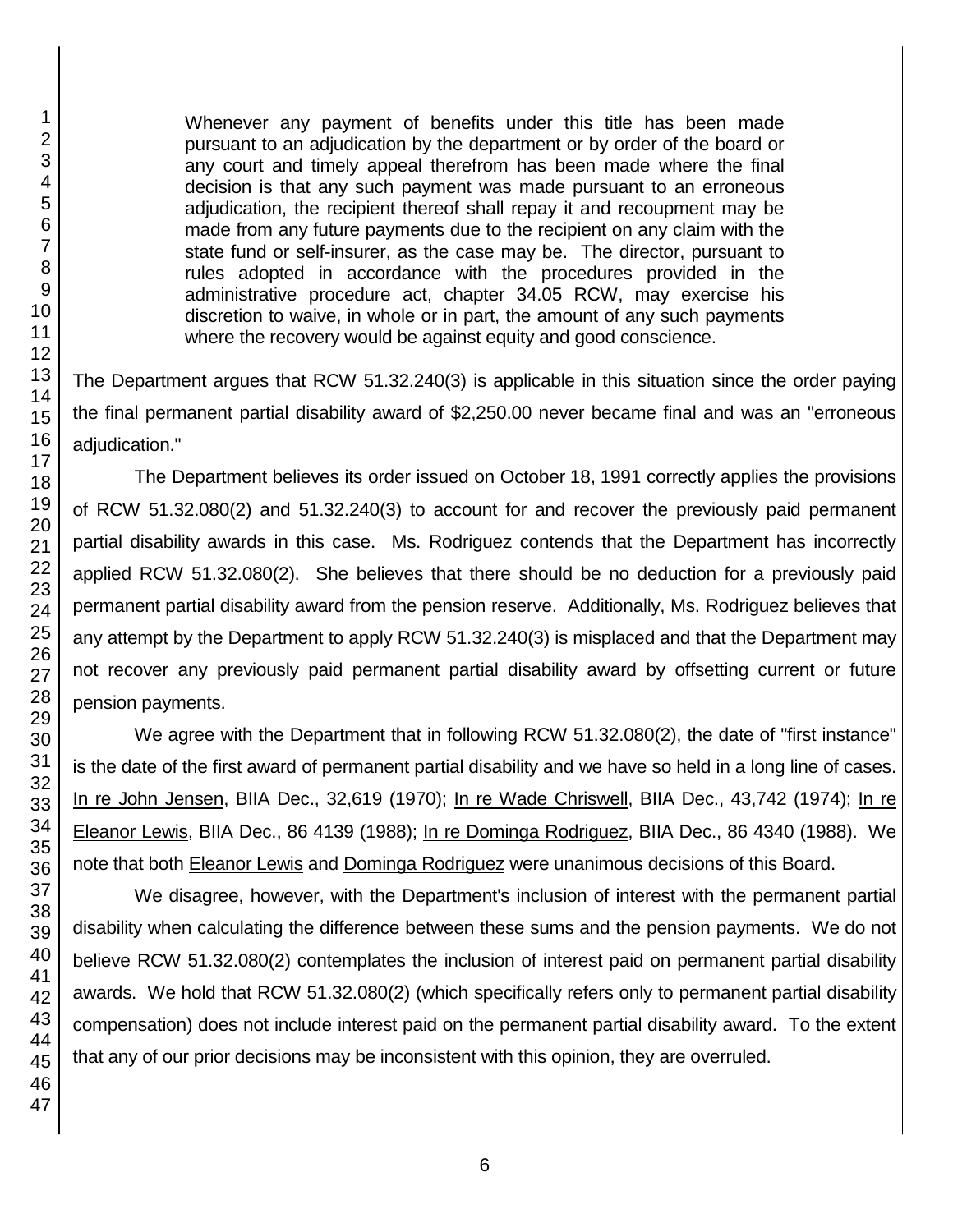Turning now to the "award" paid by the Department on May 5, 1986, we disagree with our industrial appeals judge that the \$2,250.00 constitutes a permanent partial disability compensation. This sum was changed from a final order of compensation to an interlocutory order on August 12, 1986. Thereafter, the Department paid Ms. Rodriguez temporary total disability benefits or time loss compensation. By so doing, the Department recognized that the permanent partial disability award was premature and ordered that further treatment be provided. As permanent partial disability and temporary total disability are mutually exclusive classifications, Ms. Rodriguez was not entitled to any award for permanent partial disability on May 5, 1986.

The problem is the Department has done nothing about the \$2,250.00 since it was paid in 1986. It could have converted this amount, as we have previously held, to time loss compensation, but did not do so. In re Eino Antilla, BIIA Dec., 21,097 (1963). Antilla did not involve a deduction from the pension reserve under RCW 51.32.080(2). After Antilla, the Board attempted to distinguish a situation where further time loss compensation and permanent total disability were directed on appeal from an order which was determined to have erroneously paid a permanent partial disability award, and the Board held that the Department could not account for the erroneously paid permanent partial disability by reducing the amount of time loss compensation. In re Marshall Stuckey, BIIA Dec., 89 5977 (1991). Given our analysis herein, we deem the holding in Stuckey ill advised. Stuckey must be overruled because as of the date of medical fixity the worker was not partially disabled, but totally disabled on a permanent basis. Therefore, an erroneous payment had been made.

At this juncture, Ms. Rodriguez has received a sum of money which is neither a permanent partial disability award nor temporary total disability compensation. It is unquestionably a remaining overpayment which was determined to have been erroneously paid when the Department closed the claim on October 18, 1991, not with an award of permanent partial disability, but rather, with an award of permanent total disability. Given this analysis, we agree with the Department that the amount paid to Ms. Rodriguez on May 5, 1986 was erroneously paid and may be recouped under the provisions of RCW 51.32.240(3).

In view of our holding that the award paid on May 5, 1986 does not constitute an award paid for permanent partial disability, we do not need to enter into a discussion of how to compute permanent partial disability awards paid on different dates. Thus, we do not confront the possible issue of multiple dates of "first instance" except to restate our belief that "first instance" refers to the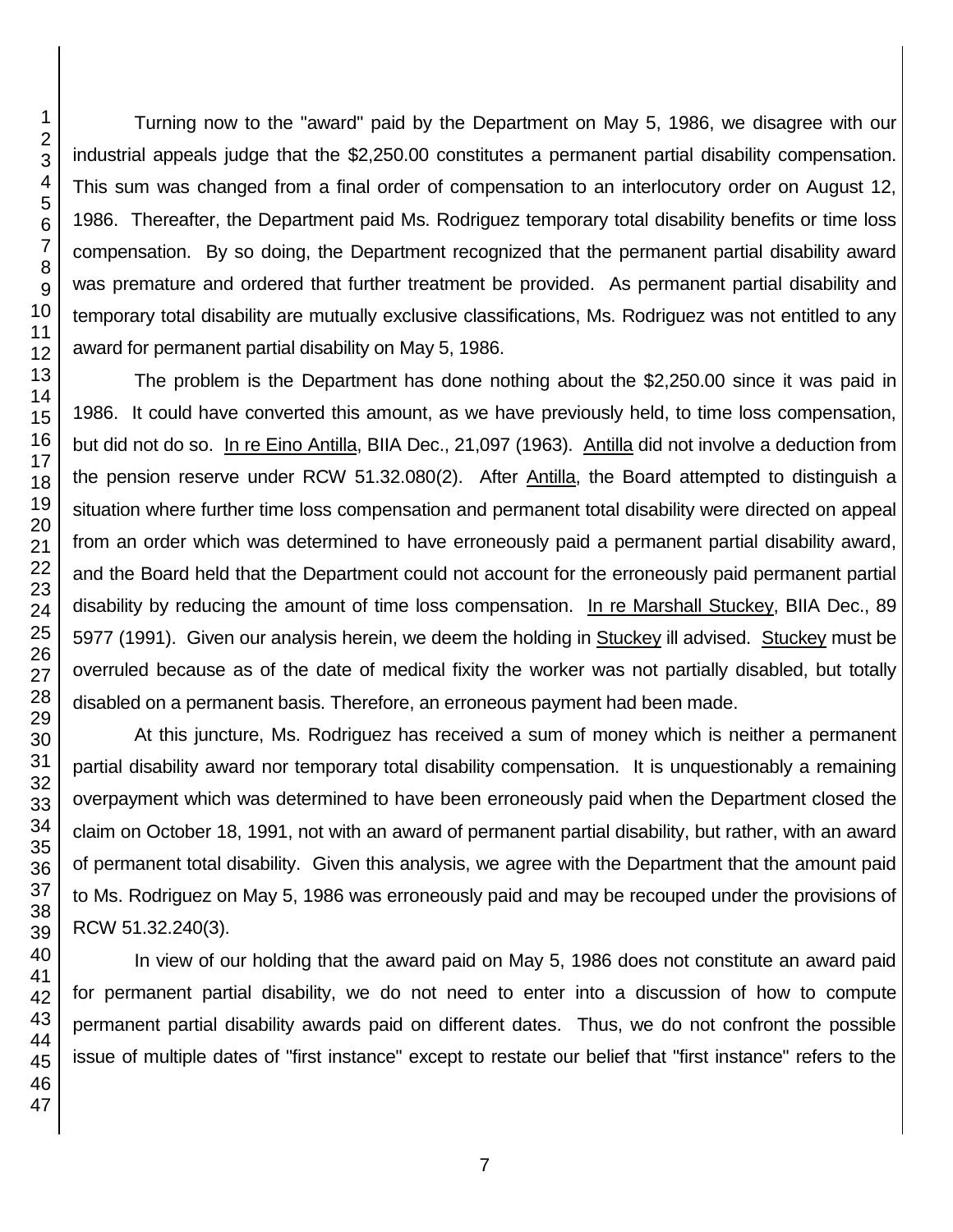"first advance" on permanent total disability benefits paid to an injured worker in the form of a permanent partial disability award.

In trying to determine if there is an excess to be deducted from the pension reserve, as required by RCW 51.32.080(2), we do note that in the process of comparing the permanent partial disability award paid on May 25, 1982 with the pension payments that would have been paid starting at that time, that no period where Ms. Rodriguez was receiving temporary total disability benefits should be included in the calculation. John Jensen, supra.

Finally, the Department's attempt to place Ms. Rodriguez on the pension rolls effective November 29, 1991 is in error. The testimony of Dr. Richardson establishes that Ms. Rodriguez was permanently totally disabled as of October 18, 1991. The date of permanent total disability must conform to the evidence. The facts in this record establish that Ms. Rodriguez was permanently totally disabled as of October 18, 1991.

We remand this claim to the Department to determine if there is an excess of permanent partial disability payments over the amount of pension benefits, if such benefits had been paid on the "first instance" on May 25, 1982 with no deduction for interest paid, and for other action consistent with this order.

# **FINDINGS OF FACT**

1. On February 10, 1981 Esther Rodriguez filed an application for benefits with the Department of Labor and Industries alleging that she injured her neck and back on December 22, 1980 while working for Conifer Realty, Inc. The Department accepted the claim and provided benefits.

On May 25, 1982, the Department entered an order paying compensation for a permanent partial disability equal to 10% of unspecified disabilities in the amount of \$6,000.00 plus interest of \$93.58 and closed the claim with time loss compensation as paid.

Ms. Rodriguez filed an application to reopen for aggravation of condition on April 15, 1983. On April 22, 1983, the Department ordered the claim reopened effective March 23, 1983 for authorized treatment and action as indicated.

On May 5, 1986, the Department entered an order paying compensation for permanent partial disabilities equal to 10% as compared to total bodily impairment for cervical impairment over and above pre-existing 10% impairment; and a permanent partial disability award equal to 5% as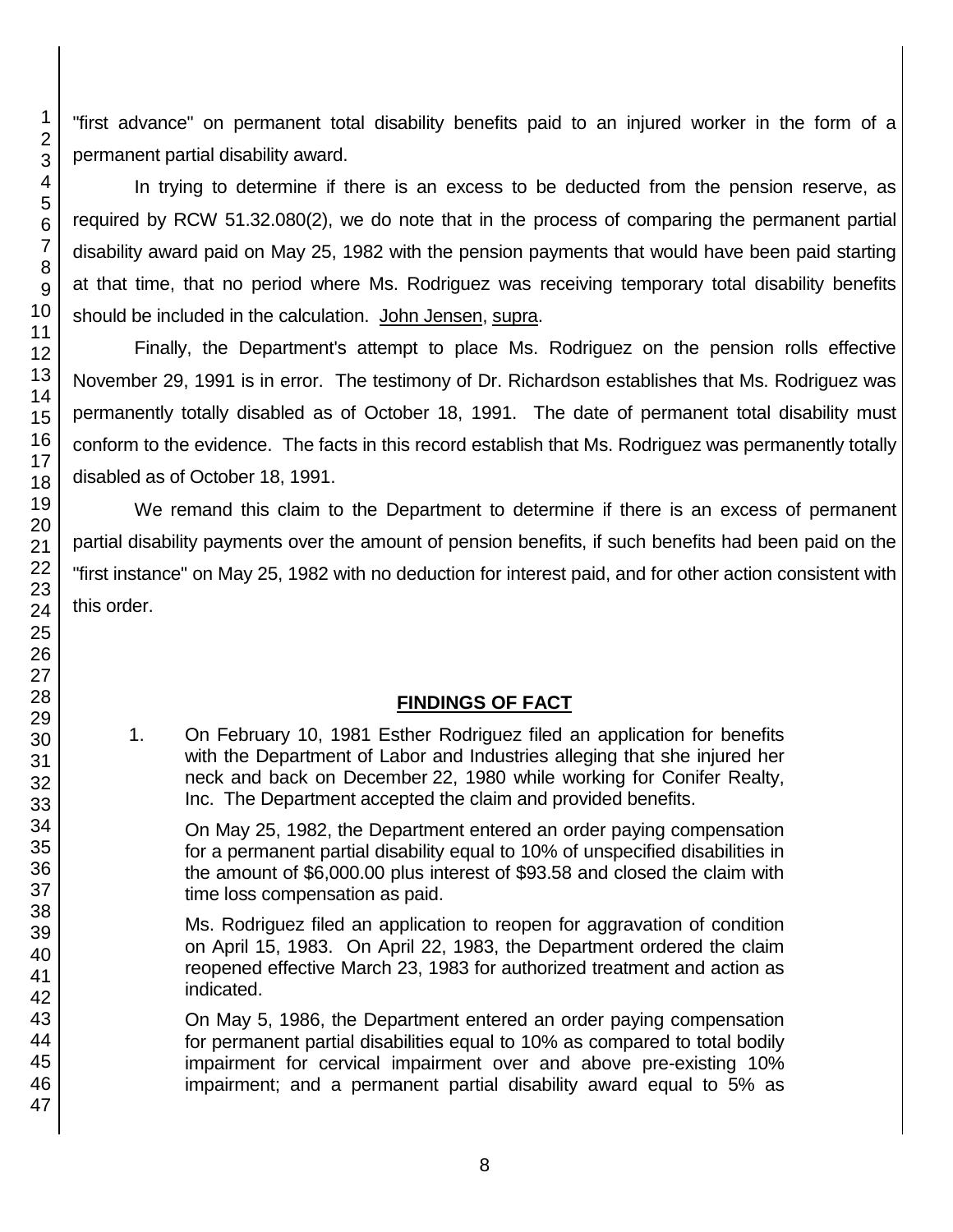compared to total bodily impairment for lumbar impairment paid at 75% of the monetary value, less prior awards, and closed the claim.

On October 18, 1991, the Department of Labor and Industries issued an order which terminated time loss compensation benefits as paid through November 28, 1991, found the claimant to be permanently and totally disabled effective November 29, 1991, charged the permanent partial disability award in the sum of \$3,592.24 made on May 25, 1982 against the pension reserve, reduced the monthly payment, found that since the worker is totally and permanently disabled and not permanently partially disabled the permanent partial disability award plus interest in the amount of \$2,250.00 is considered an overpayment and will be deducted from monthly benefits until the amount is paid in full and ordered that medical treatment will not be covered after November 29, 1991.

On November 1, 1991, the claimant filed a notice of appeal of the Department order of October 18, 1991. On December 11, 1991 the Board granted the appeal and assigned Docket No. 91 5594 and directed that further proceedings be held.

- 2. On December 22, 1980 while in the course of her employment with Conifer Realty, Esther Rodriguez sustained an industrial injury when the car she was driving was involved in a collision. As a result of the collision, Ms. Rodriguez sustained an injury to her neck and back.
- 3. As of October 18, 1991, the claimant's condition causally related to the industrial injury of December 22, 1980 were fixed and stable.
- 4. As of October 18, 1991 and as a result of the industrial injury of December 27, 1980, Ms. Rodriguez was incapable of gainful employment on a reasonably continuous.
- 5. On May 5, 1986, Ms. Rodriguez was erroneously paid the sum of \$2,250.00 as an award for permanent partial disability.

# **CONCLUSIONS OF LAW**

- 1. The Board of Industrial Insurance Appeals has jurisdiction over the parties and the subject matter to this appeal.
- 2. As of October 18, 1991, Ms. Rodriguez was a permanently and totally disabled worker within the meaning of RCW 51.08.160, and as such, shall receive compensation under the Industrial Insurance Act as a permanently totally disabled worker as set forth in RCW51.32.060.
- 3. The date of first instance within the meaning of RCW 51.32.080(2) is May 25, 1982, when Ms. Rodriguez was paid a permanent partial disability award in the amount of \$6,000.00.
- 4. Interest in the amount of \$93.58 paid to Ms. Rodriguez on May 25, 1982 is not a permanent partial disability award within the meaning of RCW 51.32.080(2).

1